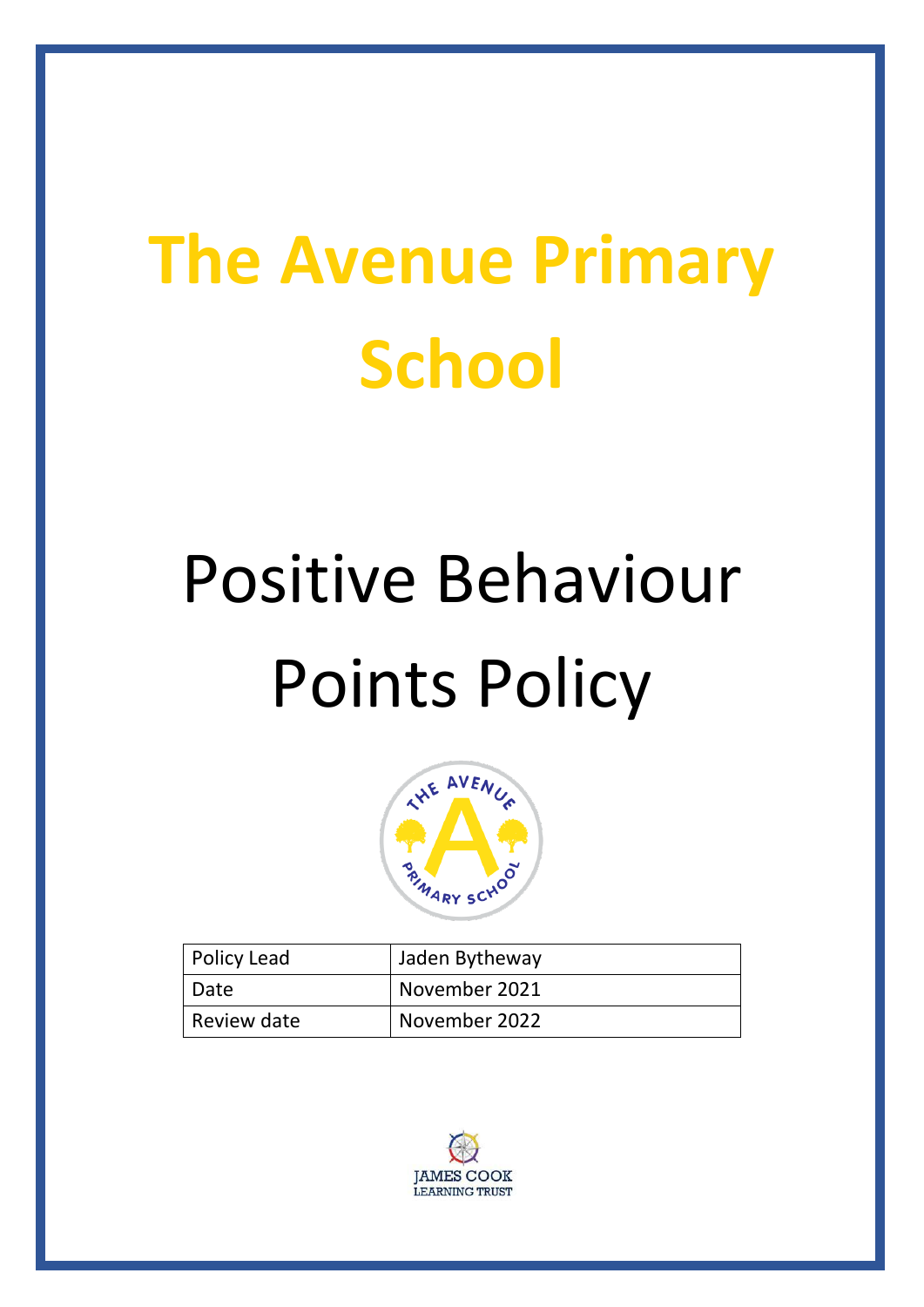## Rewarding Positive Behaviour

At The Avenue Primary School, we strongly believe in creating a learning environment that promotes a *positive attitude to life-long learning* and one that upholds an excellent standard of behaviour. We celebrate the efforts and achievements of all our children as they earn Positive Behaviour Points via ClassDojo: a school communication platform that brings children, teachers and parents together.

#### Positive Behaviour Points and ClassDojo

ClassDojo is a school reward and communication platform that supports our teachers to encourage children in class and engage parents. School staff use ClassDojo to give children encouragement *(Positive Behaviour Points)* for showing various behaviours and attitudes - like independence, positivity, teamwork and resilience.

As school staff award Positive Behaviour Points, our children are fully aware of their progress (*number of points earned*) as their individual total grows. In turn, parents are immediately notified of their child's achievements via the ClassDojo app on a daily basis. We believe that our *home-school partnership* is fundamental to every child realising their full potential as it provides parents with a platform to monitor and connect with their child's classroom experiences.

There are *four* guiding principles of our *Positive Behaviour Points* system:

#### 1. Creating a positive culture

• School staff use regular, positive feedback, linked to our school rules and values, to encourage children and to give positive recognition for their efforts and achievements.

#### 2. Foster a pupil-driven classroom

• The Children, in collaboration with their class teacher, suggest and decide upon Positive Behaviour Points for their class. This allows the children to have greater ownership over the Positive Behaviour Points, which they feel are most important and relevant to their age and class. At the beginning and at various stages during the school year, children are encouraged to discuss the points, which they believe are the most pertinent to their classroom community. Subsequently, those Positive Behaviour Points are woven into the fabric of the classroom reward system and expectations.

#### 3. Promoting a home-school partnership

- Parents are connected to their child's learning experiences and achievements as they receive notifications at the time of the Positive Behaviour Point being awarded.
- School staff and parents are on the same team, collaborating on how they can support their child to thrive both in and out of the classroom.

#### 4. Collaborate with others

- Classrooms work together as part of the whole school community to encourage and promote shared school rules and values.
- Teaching staff and School Leaders collaborate with one another, helping colleagues in school to share and celebrate the progress and achievement made by the children through assemblies.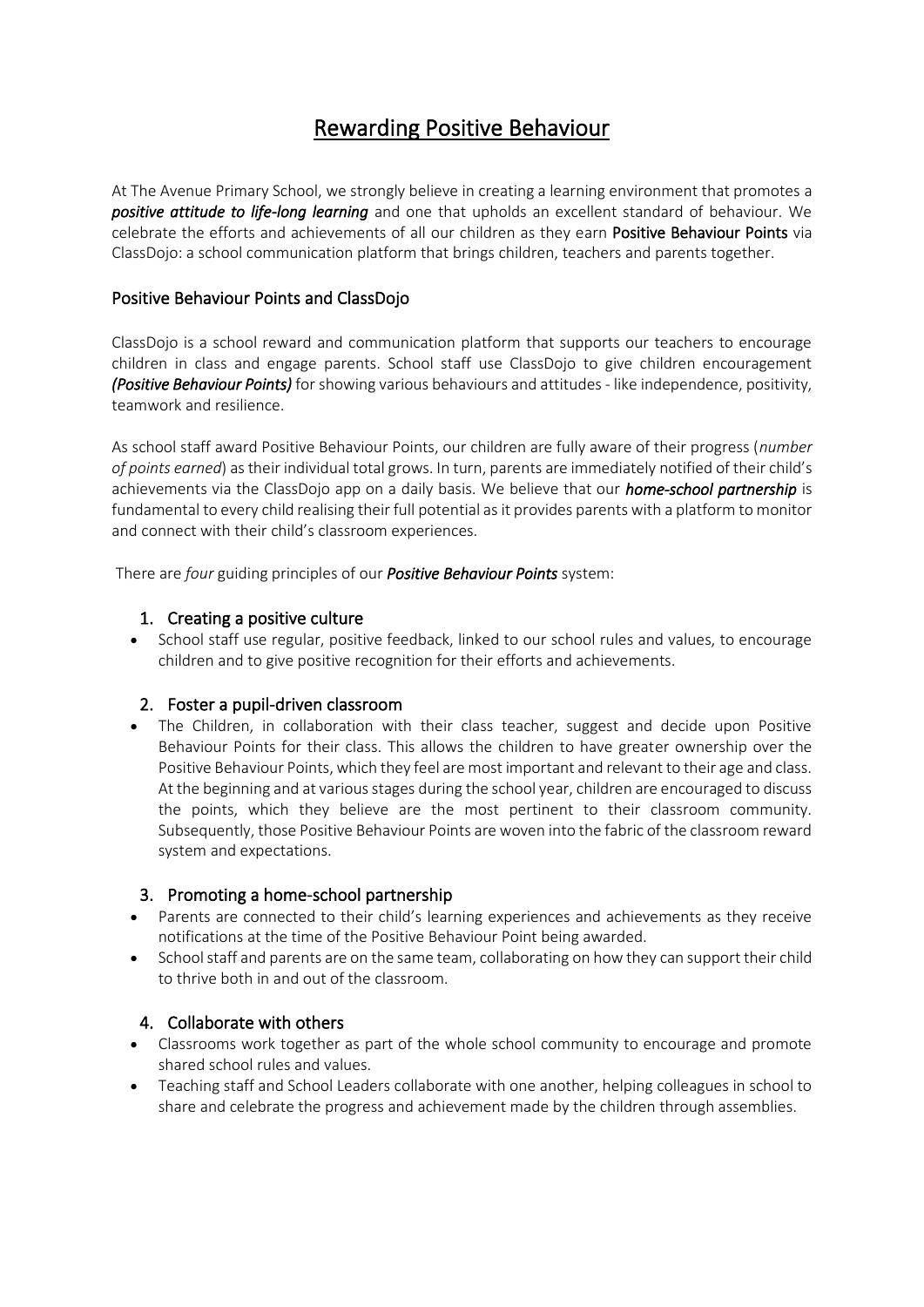#### Agreed Positive Behaviour Points (per cohort):

To establish a '*pupil-driven classroom*', these points are discussed in class and agreed upon at the beginning of a school year. Many teachers will decide to include additional Positives Behaviour Points as the children become more familiar with the *skills and behaviours* that develop their learning.



#### 'Star/ Pupil of the Week'

A child awarded star of the week earns 5 points for their consistent efforts over the course of a full week. Parents are informed by a notification on ClassDojo and the child receives a '*Star of The Week' certificate and star* to take home.



### Celebrating Positive Behaviour

#### Bronze, Silver, Gold Awards – per term

School rules and Learning Values are fully integrated. The children and teacher agree other Positive Behaviour Points. Depending on the age of the children, the additional Positive Behaviour Points (*bespoke to a class*) may differ and teachers make the final decision on the appropriateness and suitability of such points proposed by the children.

Every term, children begin with 0 points and aim to achieve the *Bronze*, *Silver and Gold Dojo certificates.* To achieve the Bronze, Silver and Gold awards, the children must earn *35, 70 and 100 points*, respectively.







On a weekly basis as part of our school celebration assembly, children are presented with their certificates accordingly. Any child who achieves the Gold certificate will also receive a '*Gold*' medal. The children who achieve three 'Gold medals' across a school year are presented with a *certificate for* '*Outstanding Achievement in Behaviour'*. At the end of the school year, the child who has earned the most Positive Behaviour Points in each year group is awarded a *trophy for 'Outstanding Behaviour'.*